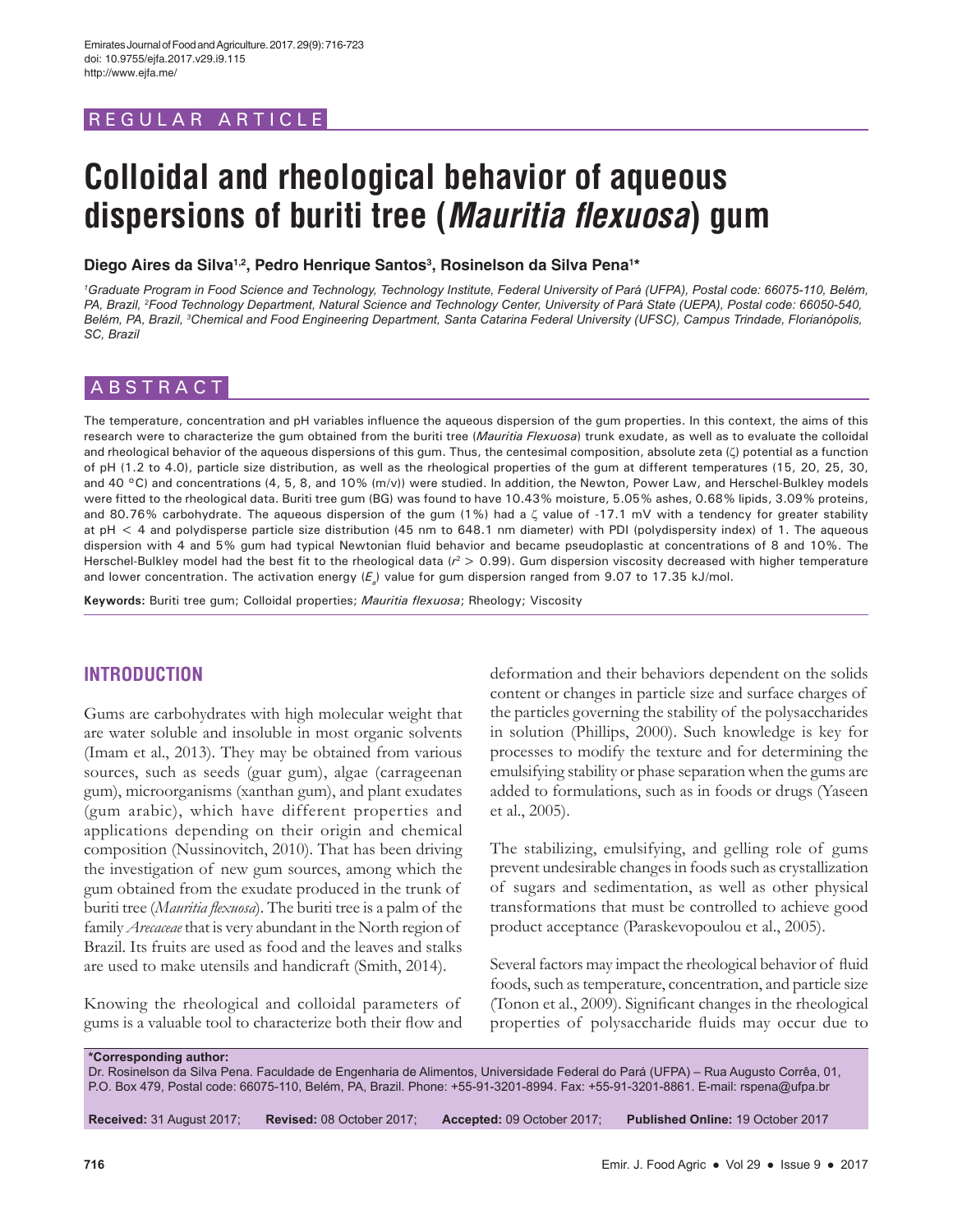temperature, concentration, pressure, or shear rate. All those factors directly influence the inter- and intramolecular interactions of polymers, reorienting them or impacting hydrogen bonds and Van der Waals interactions, which changes their properties (Eddy et al., 2014).

Since different temperatures are usually used during processing of hydrocolloids, their rheological properties must be studied as a function of this variable. Moreover, the apparent viscosity of hydrocolloids as function of concentration is generally described by either an exponential or a power relationship (Rao, 1999). The Arrhenius mathematical model is used to determine the influence of temperature on the rheological behavior of a product, relating apparent viscosity values to temperature (Rao, 2013). Likewise, the influence of solids concentration on viscosity may be estimated by an exponential model or by a power model (Rao, 1999).

The mathematical modeling of the experimental data is an important key on the knowledge of the product's rheological behavior since rheological model factors provide essential information on defining unit operations such as pumping, mixture systems, thermal treatment and concentration (Rao, 1999; Silva et al., 2005).

Based on that, this study aimed to investigate the effect of temperature and concentration on the rheological behavior of the gum obtained from the exudate produced in buriti tree trunk, as well as to perform the mathematical modeling of the effect of those variables on product viscosity. Furthermore, the influence of the gum's particle surface charges when the gum is found in aqueous dispersions was assessed.

## **MATERIAL AND METHODS**

#### **Obtaining and purifying buriti tree gum**

The raw buriti tree exudate was collected in April 2015 in the Cametá Tapera Island (Pará, Brazil) (2°09'02.77'' S and 49°26'15.57'' W) directly from the trunk at 0.8 m from the soil and stored in polyethylene bags at 25 °C for up to 24 hours. In order to obtain the gum, the raw exudate was suspended in distilled water (1:10, w/v) at room temperature ( $\approx$  25 °C) for 24 h with no stirring. Next, the dispersion was filtered in 1 mm mesh and the filtrate was centrifuged at 2,778 x *g* for 10 min (Suprafug 22, Heraeus Sepatech, CA, USA). The impurities retained were discarded and the supernatant was added with ethanol p.a. (1:3, gum solution:ethanol, v/v). The buriti tree gum (BG), composed of the precipitated fraction, was dried in a forced air oven  $(50 \text{ °C}/24 \text{ h})$ , ground, and stored in amber flasks at 25 °C.

#### **Gum centesimal composition**

The contents of moisture, ashes, lipids, and proteins (nitrogen-protein conversion factor of 6.25) of BG were determined according to the methodologies recommended by the Association of Official Analytical Chemists (AOAC, 1995). Total carbohydrates were estimated by difference  $(100 - (%)$  moisture + ashes +lipids + proteins)).

## ζ **potential**

The *ζ* potential was measured in a ZetaSizer Nano Zs (Malvern Instrument, Worcestershire, UK) device in capillary cells (model DTS 1060) bundled in the basic package of the ZetaSizer device and connected to a Malvern Instrument MPT-2 automated multi purpose titrator. BG suspensions in water were prepared and maintained under mechanical stirring for 15 min in an Ultra Turrax disperser at 3,780 x *g* for 1 h. Next, the pH of the BG suspensions was gradually adjusted with nitric acid (0.1 M) and sodium hydroxide (0.1 M) solutions.

## **Particle size distribution**

A Malvern ZetaSizer reading at 633 nm radiation device was used to determine particle size distribution at 25 °C. Deionized water was used as blank (Mirhosseini et al., 2008). The polydispersity index was calculated based on the correlation between the dispersion measured and the dispersion predicted by the light dispersion theory (Maranzano and Wagner, 2001).

#### **Rheological characterization**

The rheological tests to assess flow were carried out using a Brookfield R/S Plus (Brookfield Engineering Labs, Middleboro-MA, USA) rheometer in cone and plate geometry operating in CR (controlled rate) mode with controlled shear rates  $(\gamma)$  and shear stress  $(\tau)$  values obtained in a pre-defined time interval. The analyses were performed in BG dispersions with different concentrations  $(4, 5, 8, \text{ and } 10\% \text{ m/v})$  and, for each dispersion, the runs were carried out at different temperatures (15, 20, 25, 30, and 40 °C). The concentrations and temperatures employed were chosen based on previous studies on gum dispersion (Fadavi et al., 2014; Eren et al., 2015).

The system temperature was maintained by a temperaturecontrolled water bath (Lauda 3200, Köningshofen, Germany) coupled to the rheometer. The total analysis time was 120 s, at 60 s for ramp up and 60 s for ramp down. Due to the lack of thixotropy effect, the mean value between the two ramps was used for mathematical modeling. The pre-defined shear rate ranged from  $0$  to  $600$  s<sup>-1</sup> with points obtained every 2 s (variation of  $20.68$  s<sup>-1</sup> in the shear rate at every point) for a total of 30 points for each curve. All analyses were carried out in triplicate.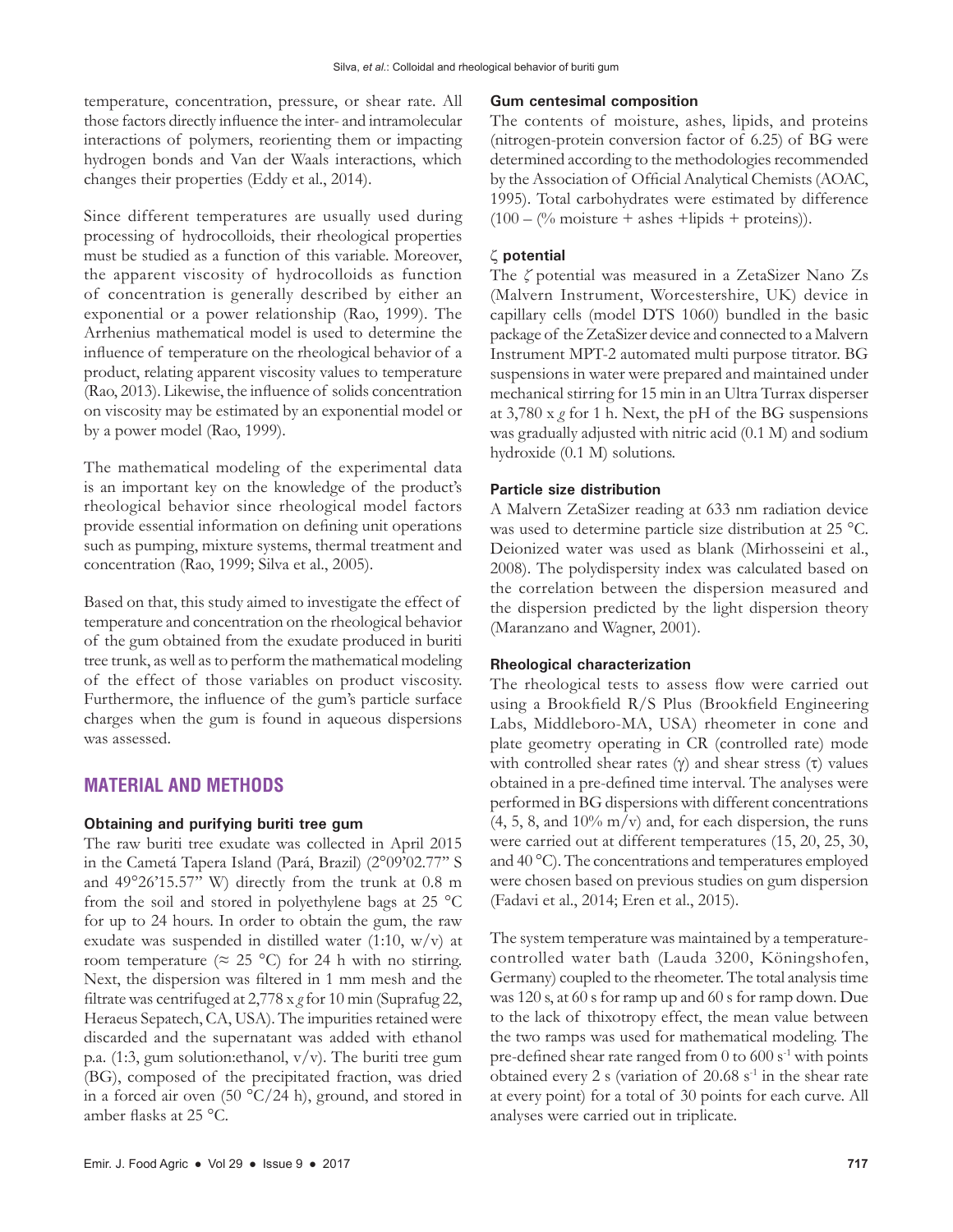#### **Rheological modeling**

Several mathematical models are used in rheological studies in order to understand the effects of applying the shear rates in polymeric dispersions at the molecular level. This study used the Newton (Eq. 1), Power Law (Eq. 2), and Herschel-Bulkley (Eq. 3) models (Rao, 2013).

$$
\tau = \mu \gamma \tag{1}
$$

$$
\tau = \kappa \gamma^{n} \tag{2}
$$

$$
\tau = \tau_0 + \kappa_{h\beta} \gamma^{n_{h\beta}} \tag{3}
$$

Where,  $\tau$  = shear stress (Pa);  $\mu$  = viscosity (Pa.s);  $\gamma$  = shear rate (s<sup>-1</sup>);  $\tau_{0}$  = yield stress (Pa); *n*,  $n_{\text{h}\beta}$  = flow behavior indices (dimensionless);  $k$ ,  $k_{\text{h}\beta}$  = consistency indices (Pa.s<sup>n</sup>).

## **Influence of temperature on rheological behavior**

The Arrhenius equation (Eq. 4) was used to assess the influence of temperature on the product's apparent viscosity  $(\mu_{ab})$ , whose values were determined by the ratio of the shear stress by a shear rate of  $310 s<sup>-1</sup>$  (Alghooneh) et al., 2017). According to Steffe (1996), the typical shear rate for industrial processes of mixing and pumping foods may range from 1  $s^{-1}$  up to 1,000  $s^{-1}$ .

$$
\mu_{ap} = A_0 + \left(\frac{E_a}{RT}\right) \tag{4}
$$

Where,  $\mu_{ap}$  = apparent viscosity (Pa.s);  $A_{0}$  = empirical constant (Pa.s);  $E_a$  = activation energy (kJ/mol);  $R = gas$ constant (0.008314 kJ/mol.K);  $T =$  temperature (K).

#### **Statistical analysis**

Non-linear regression in the software Origin 8.0 (OriginLab, Middleboro-MA, USA) was used to fit the mathematical models to the experimental data. The coefficient of determination  $(r^2)$  and reduced chi-squared  $(\chi^2)$  values were used to assess the quality of the mathematical fits.

## **RESULTS AND DISCUSSION**

#### **BG centesimal composition**

The analyses found  $10.43\%$  ( $\pm 0.13$ ) moisture,  $5.05\%$  $(\pm 0.08)$  ashes, 0.68% ( $\pm 0.09$ ) lipids, 3.09% ( $\pm 0.19$ ) proteins, and  $80.76\%$  ( $\pm 0.92$ ) carbohydrate in the BG. This composition is very similar to that observed for gum from *Acacia farnesiana*, which had 12.02% moisture, 4.48% ashes, 0.85% lipids, 3.59% proteins, and 79.06% carbohydrates (Sibaja-Hernández et al., 2015). In addition, Bashir and Haripriya (2016) observed the following composition for gum arabic: 10.77% moisture, 2.90% ashes, 0.37% lipids, 1.75% proteins, and 84.21% carbohydrates. From the technological standpoint, the similarity of the BG composition with that of gum arabic may be an important indication of the product's industrial application.

Sibaja-Hernández et al. (2015) highlight the importance of the interaction between proteins and the polysaccharide, such as interface anchoring groups of gums in oil droplets or other hydrophobic substances, which is directly related to the viscoelastic and stability properties of the emulsion. In that context, Al-Assaf et al. (2009) observed that the protein-arabinogalactan fraction of a proteinpolysaccharide complex was responsible for the emulsifying activity of gum arabic.

#### **BG** ζ **potential**

The *ζ* potential of the BG aqueous dispersion was-17.1 mV (±2.69). Vasile et al. (2016) observed *ζ* potential values of -43.50 and -45.85 mV for the gum obtained from exudate of *Prosopis alba* and -41.20 and -36.10 mV for gum arabic in dispersions with 2 and 5% gum, respectively. The negative character of the dispersion's *ζ* potential may be attributed to the neutral nature of BG. According to Carneiro-da-Cunha et al. (2011), the stability of aqueous systems is better for *ζ* potential values between -30 mV and +30 mV, conditions in which the surface charges repeal each other. In turn, colloidal instability increases as the *ζ* potential value gets closer to 0 mV.

According to Bohmer et al. (1990), the stability of polymeric dispersions in emulsions depends on steric stability, which results from the interaction between the polymer and the particle surface, for example. As all particles already covered by the polymer get closer, osmotic pressure increases (caused by the spatial confinement of the complex formed between the polymer and the particles), which may induce a repulsive force. Moreover, according to those same authors, there is also dependence with the double-layer particle-particle electrostatic stability, which is effective at distances comparable to the Van der Waals attraction forces. However, the particle-particle electrostatic system depends on good colloidal stability of polysaccharides so they are able to perform their emulsifier role well (Sibaja-Hernández et al., 2015).

The variation in *ζ* potential as a function of pH of the BG aqueous dispersion can be seen in Fig. 1. According to that figure, when pH gets close to 1, the *ζ* potential reaches values close to 0 mV, which may cause instability in the gum's dispersion (Abdolmaleki et al., 2016). In turn, at  $pH > 2$ , the dispersion's  $\zeta$  potential drastically drops and reaches a value of approximately -20 mV at pH 4. The curve's trend suggests that the dispersion of BG will reach a *ζ* potential value of -30 mV at pH between 4 and 5. Thus, based on the DLVO theory, which admits that only the Van der Waals and electric forces determine the degree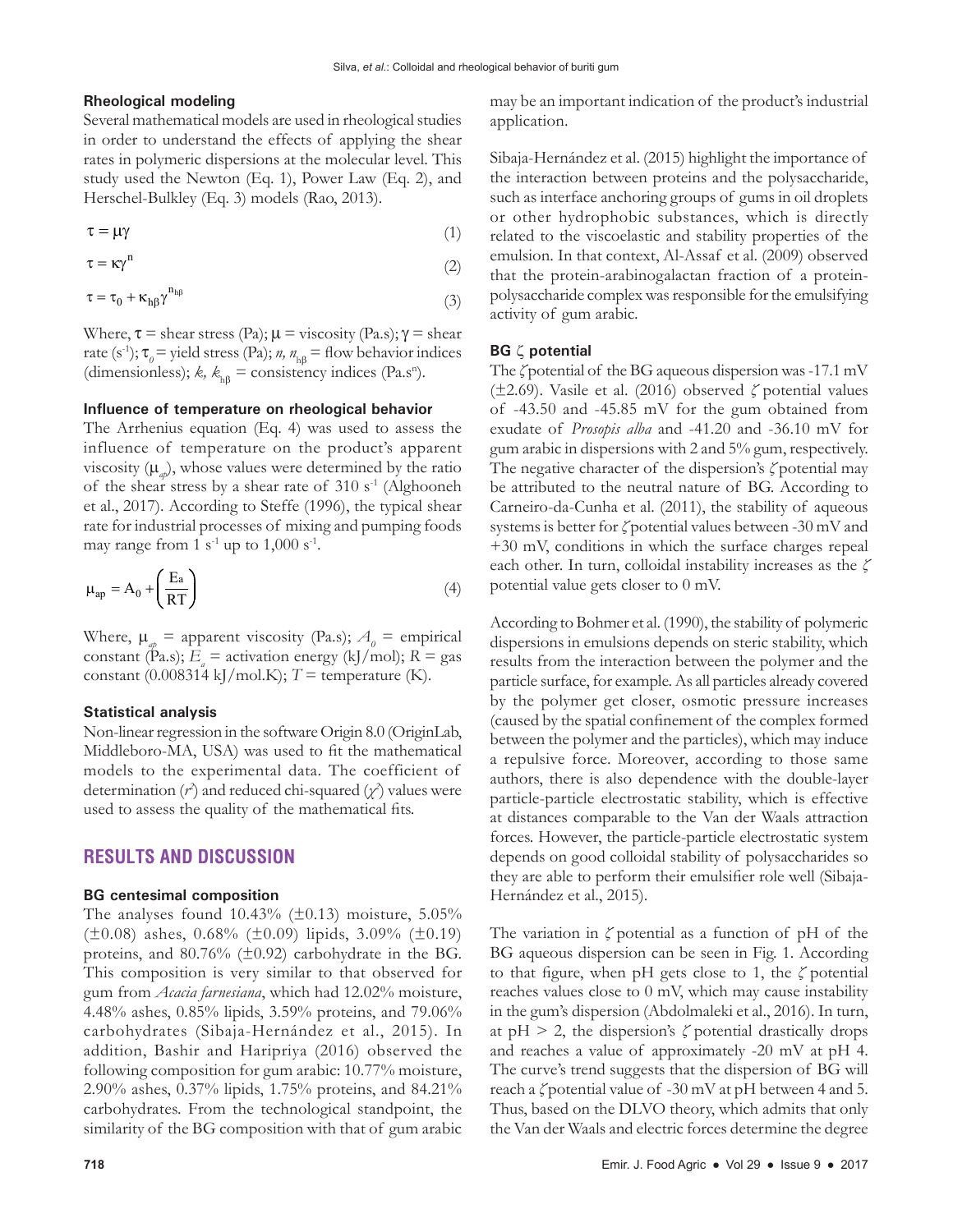of stability of colloids (Cruz et al., 2017), this is the pH range of greatest colloidal stability of the BG aqueous dispersion. A similar behavior as the *ζ* potential *versus* BG dispersion was observed by Ishikawa et al. (2005) for gum arabic dispersions.

## **Particle size distribution**

The analysis of particle size distribution based on light scattering intensity (Fig. 2) showed that the aqueous distribution of BG had a bimodal polydispersity behavior (Malvern, 2004). The distribution shows a smaller particle population with mean size of 45 nm, represented by the less intense peak, and a peak with more intensity and scattering, which comprises particles with mean size of 648.1 nm. The polydispersity index (PDI) observed for the aqueous dispersion of BG was equal to 1 (Bonatto and Silva, 2014). PDI values in the range of 0.05 to 0.08 correspond to monodisperse (monomodal) dispersions, whereas values between 0.08 and 0.70 characterize dispersions with intermediate polydispersity. In turn,



**Fig 1.** ζ potential of buriti tree gum in aqueous dispersion as a function of pH.



**Fig 2.** Frequency of particle size distribution of buriti tree gum.

values of  $PDI > 0.70$  are attributed to more open polydispersivities, i.e., with greater variability in particle size (Felix et al., 2017).

#### **Rheological behavior of BG**

The flow curves of BG in aqueous dispersion at the different concentrations (4 to 10%) and temperatures (10 to 40 °C) are presented in Fig. 3. A linear behavior can be seen between shear stress and shear rate for dispersions with 4 and 5% BG, which indicates a Newtonian behavior for those samples. In turn, dispersions with 8 and 10% BG had non-Newtonian fluid behavior with pseudoplastic characteristics (Naji-Tabasi and Razavi, 2015).

Overall, all models tested had good fits to the rheological data of BG dispersion in the experimental domain since all fits had high coefficient of determination (*r*²) values and low reduced chi-squared (*χ*²) values (Table 1). However, the Herschel-Bulkley model had the best statistical indices for all conditions studied (Fig. 3). This model, besides comprising the parameters consistency index  $(k<sub>h</sub>)$  and flow behavior index  $(n_{h}$ ), contemplates the yield stress  $(\tau_o)$ , which is the minimum tension required for flow to occur and below which the material exhibits characteristics of a solid (Steffe, 1996). The negative values indicate that the *τ*<sub>*0*</sub> values observed have no physical meaning (Zimeri and Kokini, 2003) and, since the values are very close to zero, it can be said that there is no limiting shear stress. According to Zhu et al. (2001), the values observed for *τ0* may be attributed to imprecision in data acquisition in low-velocity regions.

The good fits of the Newton model and the  $n_h$  values close to 1 for the dispersions with 4 and 5% BG (Table 1) confirm the Newtonian character for all dispersions in these conditions. The  $n_{th}$  values away from 1 and the increase in the value of  $k_h$  confirm the change in fluid behavior for the dispersions with 8 and 10% BG, which started showing a pseudoplastic  $(n_{th} < 1)$  character (Rao, 2013).

Oliveira et al. (2001) observed Newtonian behavior for aqueous dispersions of gum from *Enterolobium contortisilliquum* at concentrations of up to 1% and pseudoplastic behavior for higher concentrations. In turn, Mothe and Rao (1999) and Goycoolea et al. (1995) studied the rheological behavior of aqueous dispersions of cashew three (*Anacardium occidentale*) gum, mesquite (*Prosopis* spp.) gum, and gum arabic and observed that the aqueous dispersions of all gums behaved as Newtonian fluids at concentrations up to 20%, after which they showed pseudoplastic behavior. That behavior is characteristic of gums that have good solubility and whose dispersions had low viscosities at up to higher concentrations (Andrews, 1993).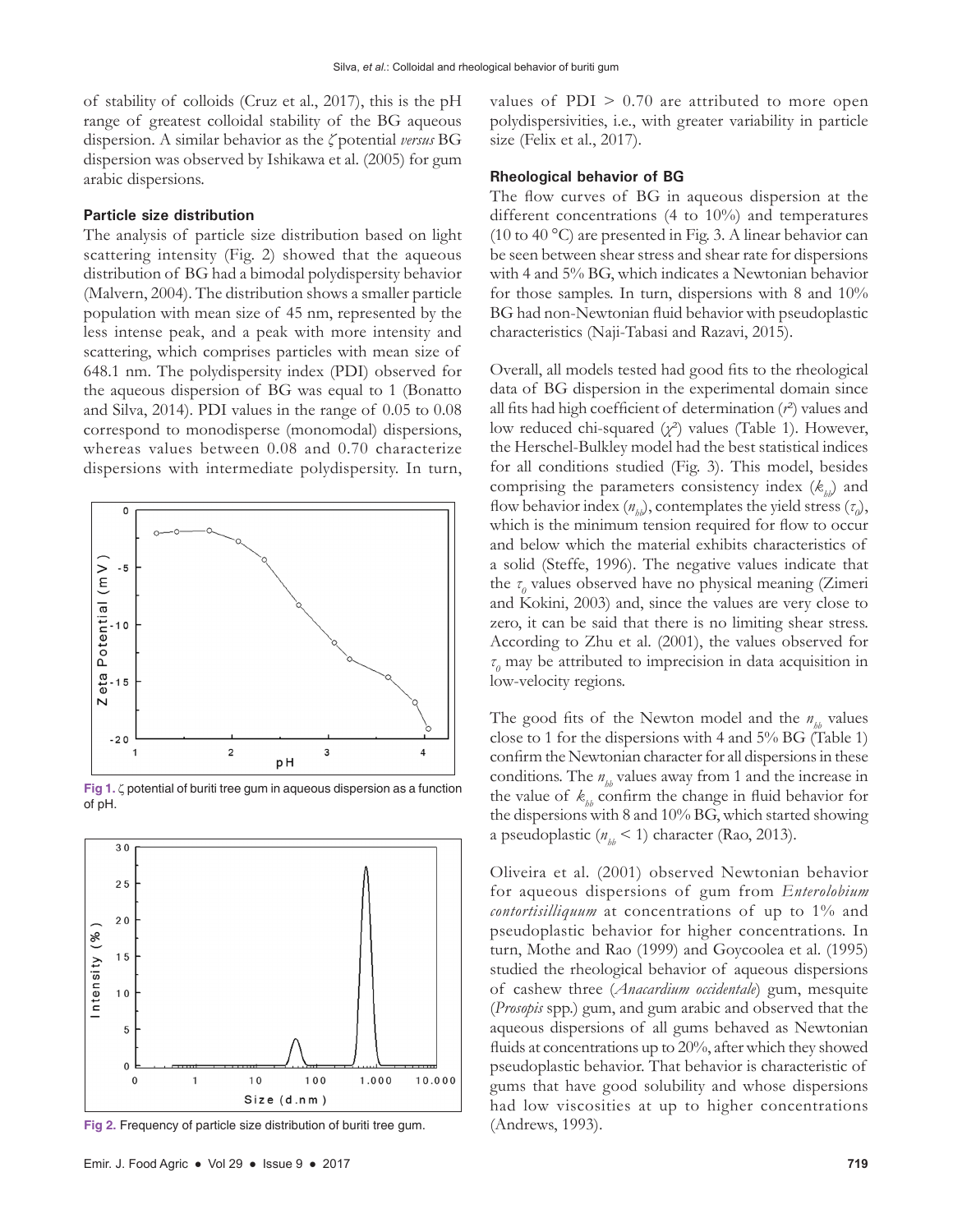| C % (m/v)      | $T(^{\circ}C)$ | Newton $(\tau = \mu \gamma)$ |          |                | Power Law $(\tau = K\gamma^n)$ |             |          |        | Herschel-Bulkley $(\tau = \tau_0 + k_{hb} \gamma^{n_{hb}})$ |          |          |          |                |
|----------------|----------------|------------------------------|----------|----------------|--------------------------------|-------------|----------|--------|-------------------------------------------------------------|----------|----------|----------|----------------|
|                |                | $\mu$                        | $\chi^2$ | $\mathbf{r}^2$ | K                              | $\mathbf n$ | $\chi^2$ | ŕ      | $\tau_{0}$                                                  | $k_{hb}$ | $n_{hb}$ | $\chi^2$ | $\mathbf{r}^2$ |
| $\overline{4}$ | 15             | 0.0174                       | 0.1314   | 0.9886         | 0.0104                         | 1.0846      | 0.1039   | 0.9910 | $-0.6115$                                                   | 0.0234   | 0.9646   | 0.0708   | 0.9939         |
|                | 20             | 0.0159                       | 0.1738   | 0.9828         | 0.0075                         | 1.1239      | 0.1227   | 0.9878 | $-0.6302$                                                   | 0.0189   | 0.9871   | 0.0858   | 0.9915         |
|                | 25             | 0.0139                       | 0.2325   | 0.9715         | 0.0043                         | 1.1933      | 0.1380   | 0.9831 | $-0.6001$                                                   | 0.0122   | 1.0377   | 0.1019   | 0.9875         |
|                | 30             | 0.0129                       | 0.1895   | 0.9732         | 0.0038                         | 1.2030      | 0.0997   | 0.9859 | $-0.5056$                                                   | 0.0099   | 1.0582   | 0.0740   | 0.9895         |
|                | 40             | 0.0102                       | 0.2382   | 0.9510         | 0.0014                         | 1.3286      | 0.0972   | 0.9800 | $-0.3597$                                                   | 0.0036   | 1.1857   | 0.0832   | 0.9829         |
| 5              | 15             | 0.0247                       | 0.1150   | 0.9945         | 0.0278                         | 0.9801      | 0.1154   | 0.9944 | $-0.7061$                                                   | 0.0517   | 0.8892   | 0.0770   | 0.9963         |
|                | 20             | 0.0215                       | 0.1717   | 0.9898         | 0.0177                         | 1.0316      | 0.1707   | 0.9899 | $-0.7923$                                                   | 0.0398   | 0.9129   | 0.1191   | 0.9929         |
|                | 25             | 0.0198                       | 0.1383   | 0.9902         | 0.0167                         | 1.0280      | 0.1385   | 0.9902 | $-0.6499$                                                   | 0.0347   | 0.9205   | 0.1051   | 0.9926         |
|                | 30             | 0.0179                       | 0.1149   | 0.9904         | 0.0118                         | 1.0689      | 0.0963   | 0.9920 | $-0.5375$                                                   | 0.0237   | 0.9659   | 0.0719   | 0.9940         |
|                | 40             | 0.0154                       | 0.1492   | 0.9842         | 0.0072                         | 1.1243      | 0.1004   | 0.9894 | $-0.6020$                                                   | 0.0181   | 0.9891   | 0.0662   | 0.9930         |
| 8              | 15             | 0.0473                       | 0.8097   | 0.9875         | 0.1128                         | 0.8568      | 0.0987   | 0.9985 | $-0.2789$                                                   | 0.1276   | 0.8388   | 0.0968   | 0.9985         |
|                | 20             | 0.0448                       | 0.5628   | 0.9907         | 0.0952                         | 0.8761      | 0.0835   | 0.9986 | $-0.6432$                                                   | 0.1279   | 0.8331   | 0.0561   | 0.9991         |
|                | 25             | 0.0422                       | 0.3359   | 0.9938         | 0.0775                         | 0.8998      | 0.0646   | 0.9988 | $-0.5772$                                                   | 0.1036   | 0.8574   | 0.0416   | 0.9992         |
|                | 30             | 0.0367                       | 0.1895   | 0.9957         | 0.0535                         | 0.9381      | 0.1156   | 0.9974 | $-0.7662$                                                   | 0.0836   | 0.8726   | 0.0725   | 0.9983         |
|                | 40             | 0.0333                       | 0.1627   | 0.9954         | 0.0498                         | 0.9337      | 0.0922   | 0.9974 | $-0.6574$                                                   | 0.0761   | 0.8716   | 0.0612   | 0.9983         |
| 10             | 15             | 0.0725                       | 2.9482   | 0.9796         | 0.2236                         | 0.8145      | 0.0274   | 0.9998 | $-0.3832$                                                   | 0.2483   | 0.7992   | 0.0185   | 0.9999         |
|                | 20             | 0.0683                       | 2.1961   | 0.9832         | 0.1924                         | 0.8295      | 0.0285   | 0.9998 | $-0.3892$                                                   | 0.2158   | 0.8128   | 0.0190   | 0.9999         |
|                | 25             | 0.0625                       | 1.5131   | 0.9865         | 0.1598                         | 0.8454      | 0.0350   | 0.9997 | $-0.4518$                                                   | 0.1853   | 0.8239   | 0.0217   | 0.9998         |
|                | 30             | 0.0617                       | 1.4937   | 0.9862         | 0.1598                         | 0.8434      | 0.0176   | 0.9998 | $-0.2522$                                                   | 0.1739   | 0.8311   | 0.0137   | 0.9999         |
|                | 40             | 0.0527                       | 1.3906   | 0.9823         | 0.1487                         | 0.8291      | 0.0874   | 0.9989 | $-0.5774$                                                   | 0.1848   | 0.7977   | 0.0676   | 0.9991         |

Table 1: Parameters of the Newton, Power Law and Herschel-Bulkley models fitted to experimental data of aqueous dispersions of **buriti tree gum**

The values are mean of a triplicate with variation coefficient<5%; *τ*: Shear stress (Pa); *µ*: Viscosity (Pa.s); *γ*: Shear rate (s<sup>−</sup><sup>1</sup> ); *τ*<sup>0</sup> : Yield stress (Pa); *n*, *nhb*: Flow behavior indices (dimensionless); *k*, *k<sub>hb</sub>:* Consistency indices (Pa.sʰ); *r*°: Coefficient of determination; *χ*°: Reduced Chi-squared



Fig 3. Flow and Herschel-Bulkley fitting curves for rheological behavior of 4 (a), 5 (b), 8 (c) and 10% (m/v) (d) aqueous dispersions of buriti tree gum. (■) 15°C; (○) 20 °C; (▲) 25 °C; (□) 30°C; (▼) 40°C; — Herschel-Bulkley.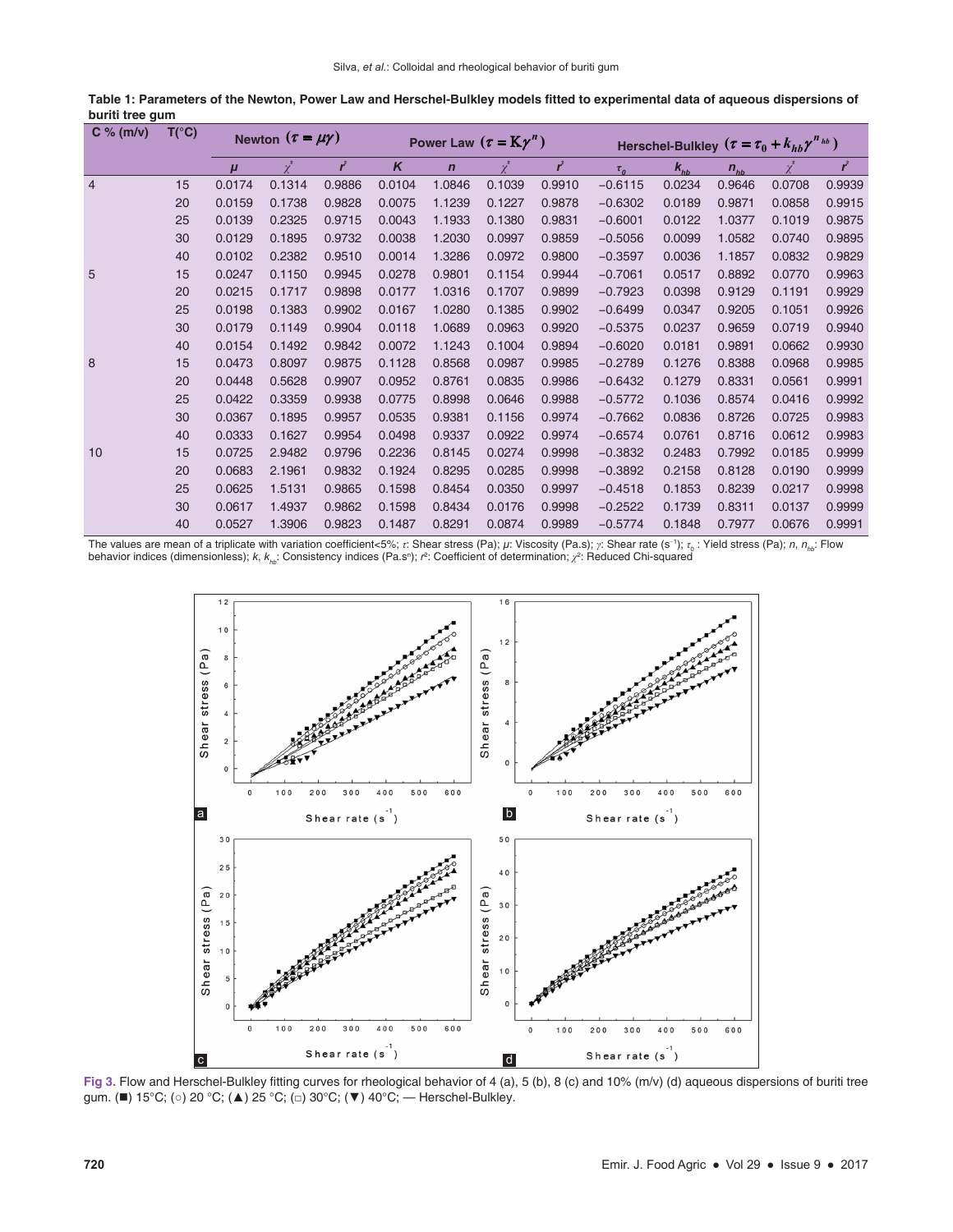The rheological behavior observed for aqueous dispersions of BG indicates that flow and pumping operations, for example, are facilitated when low concentrations, of up to 5% BG, are used. Under those conditions, the dispersion behaves as a Newtonian fluid and will have constant viscosity regardless of the effort applied (Naji-Tabasi and Razavi, 2015). Thus, dispersions with low BG concentrations may be used as additives in emulsions and ready-to-eat sauces (Bai et al., 2017). On the other hand, BG dispersions with concentrations above 5% will require greater initial shear force until greater shear rates are reached, when the viscosity of the dispersion will drop along with shearing. That pseudoplastic nature may hamper the pumping process; however, it may be an adequate characteristic for application in controlled-release drug devices, for example (Sharma and Mazumdar, 2013).

Overall, the scientific literature indicates that the rheological behavior of gums obtained from plant exudates is mainly influenced by the structure, conformation, and inter- and intramolecular interactions of polymeric chains (Andrews, 1993). According to Naji-Tabasi and Razavi (2015), the drop in viscosity of gums as the shear rate increases, a typically pseudoplastic behavior, is attributed to the orientation of polymers, initially intertwined and entangled. Li and Nie (2016), in turn, concluded that the rheological responses of gum arabic to shearing are attributed to the presence of an equilibrium system (aggregation and disaggregation) of molecular chains instead of the linear orientation of molecules.

Based on information of the scientific literature, it is reasonable to assume that BG has a complex microstructure system with high degree of ramifications. That makes the dispersions with low gum concentrations have lower molecular coupling of polymeric chains whereas, at higher concentrations, the molecular interaction-aggregation of chains is favored (Li and Nie, 2016). That behavior justifies the transition from the Newtonian to the pseudoplastic regime observed for BG dispersions.

## **Influence of temperature and concentration on BG rheology**

The viscosity of BG dispersions, at all concentrations studied, decreased as temperature increased (Fig. 4). The thermal stability of natural polymers is attributed to intramolecular attraction forces such as hydrogen bonds and Van der Waals force, while methyl and hydroxyl groups, as well as hemiacetal atoms, contribute to chain stability (Tako, 2015). The increase in temperature weakens the intra- and intermolecular attraction forces and results in the disorientation of polymeric chains, which leads to lower dispersion viscosity (Eren et al., 2015; Nwokocha and Williams, 2016). Particularly for polysaccharides, that effect also depends on the solution concentration, i.e., the higher the dispersion concentration, the lower the dependence on temperature with the molecular mobility of the polymer (Li and Nie, 2016), which can be seen in the slopes of the lines in Fig. 4.

Table 2 shows the activation energy  $\left(E\right)$  values calculated for the BG dispersions at the different concentrations.  $E_{a}$  represents the energy barrier to be overcome for flow to occur (Gong et al., 2012; Rao, 2013) and the higher its value, the greater the influence of temperature on product viscosity (Silva et al., 2005). The reduction in  $E_a$  value as the BG dispersion concentration increases can be explained by the fact that the higher the concentration, the greater the inter- and intramolecular interactions of the polymer, thus inhibiting hydration with the consequent reduction of polymer breakdown, which contributes for viscosity to be less sensitive to temperature (Gong et al., 2012; Nwokocha and Williams, 2016).

Overall, the  $E_{a}$  values obtained for BG dispersions match those observed for aqueous dispersions of other gums such as from *Acacia tortuosa* at 40% m/v (19.5 kJ/mol) (Muñoz et al., 2007), *Albizia lebbeck* at 3% m/v (17.2 kJ/mol), *Acacia senegal* at 2% m/v (15 kJ/mol), *Annacardium occidentale* at  $2\%$  m/v (16.2 kJ/mol), and *Acacia macrocarpa* at  $2\%$  m/v (16.8 kJ/mol) (Paula et al., 2001).



**Fig 4.** Influence of temperature on apparent viscosity of buriti tree gum at 310 s<sup>-1</sup>. (■) 4 % (●) 5% (▲) 8% (★) 10%.

| Table 2: Parameters of the Arrhenius model fitted to |
|------------------------------------------------------|
| experimental data of aqueous dispersions of tree gum |

| $C$ (%, m/v) | $A_{\alpha}$ (Pa.s)   | $E_{\rm g}$ (kJ/mol) | $r^2$ | $\gamma^2$            |
|--------------|-----------------------|----------------------|-------|-----------------------|
| -4           | $1.23 \times 10^{-5}$ | 17.35                | 0.986 | $3.89 \times 10^{-4}$ |
| -5           | $4.95 \times 10^{-5}$ | 14.85                | 0.958 | $4.97 \times 10^{-4}$ |
| -8           | $3.32 \times 10^{-4}$ | 12.01                | 0.958 | $1.02 \times 10^{-4}$ |
| 10           | $1.74 \times 10^{-3}$ | 9.07                 | 0.972 | $3.82 \times 10^{-4}$ |

The values are mean of a triplicate with variation coefficient < 5%;  $A_o$ : Empirical constant;  $E_a$ : Activation energy;  $r^2$ : Coefficient of determination;  $\pmb{\chi}^2$ : Reduced Chi-squared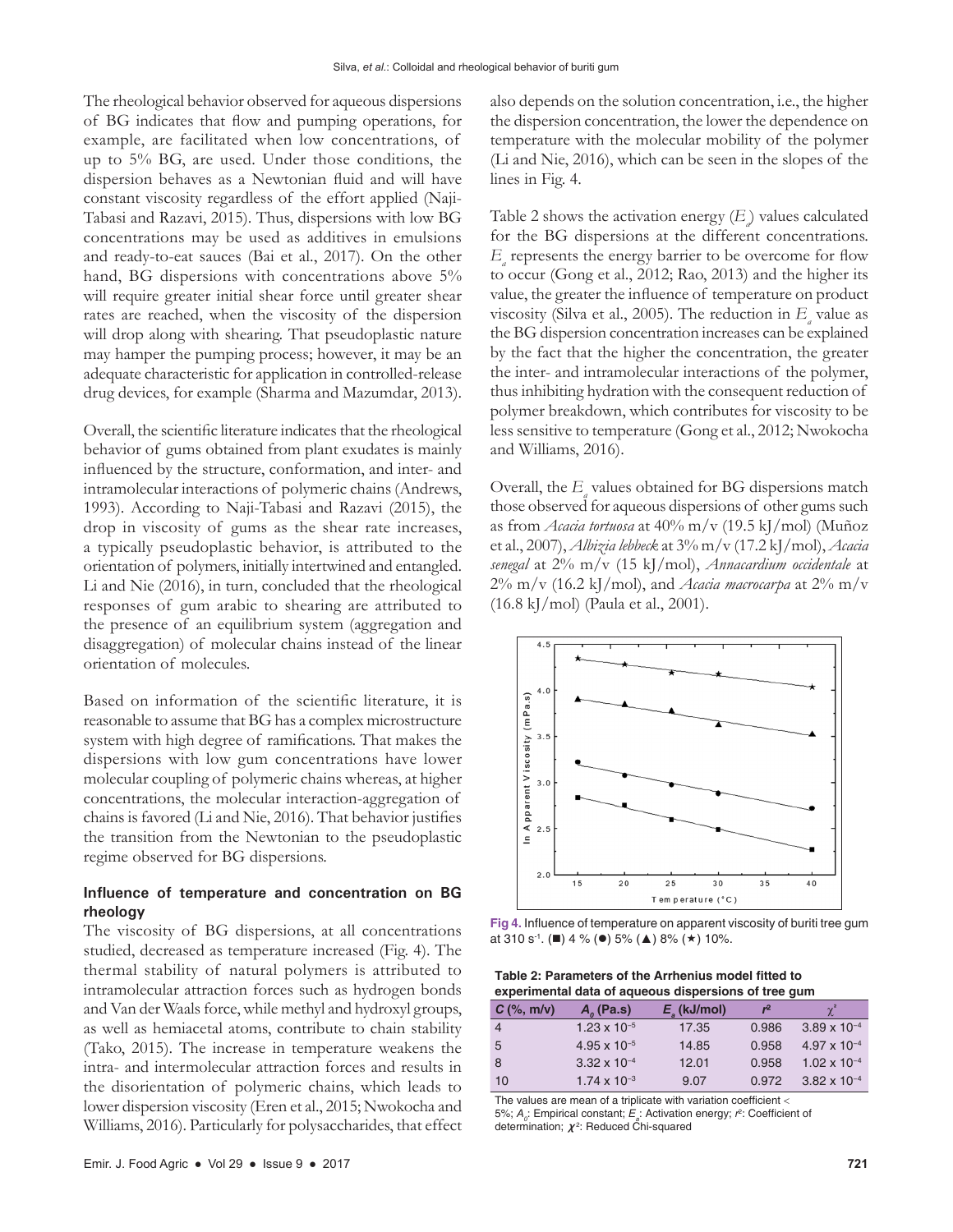## **CONCLUSION**

The characterization of polysaccharides from new plant sources is an alternative to provide low-cost resources with good technological and industrial performance. In this context, the centesimal composition of the gum extracted from the exudate of buriti tree trunk (BG) was similar to the composition of gum from *Acacia farnesiana*, a gum arabic species. In addition, the aqueous dispersion of BG had intermediate colloidal stability (*ζ* potential = -17.1 mV), polydispersity in relation to particle size distribution  $( PDI = 1)$ , and a tendency for greater colloidal stability at  $pH > 4$ . The flow curves of aqueous BG dispersion were satisfactorily described by the Herschel-Bulkley model. The aqueous dispersion of BG had Newtonian fluid behavior at low concentration (4 and  $5\%$  m/v) and started behaving as a pseudoplastic fluid at higher concentrations (8 and  $10\%$  m/v), which indicates versatility for the technological application of the gum. The activation energy values indicated a reduction in sensitivity of viscosity of aqueous dispersion of BG to the effects of temperature as the BG concentration in the dispersion increased.

## **ACKNOWLEDGEMENTS**

The authors would like to thank Dr. Antonio Manoel da Cruz Rodrigues (FEA/ITEC/UFPA) for the contribution in the rheological experiments.

#### **Authors' contributions**

D. A. Silva performed all analysis, collected all test data, interpreted the results and drafted the manuscript. P. H. Santos interpreted the results and drafted the manuscript. R. S. Pena designed the study and interpreted the results.

## **REFERENCES**

- Abdolmaleki, K., M. A. Mohammadifar, R. Mohammadi, G. Fadavi and N. M. Meybodi. 2016. The effect of pH and salt on the stability and physicochemical properties of oil-in-water emulsions prepared with gum tragacanth. Carbohydr. Polym. 140: 342-348.
- Al-Assaf, S., M. Sakata, C. McKenna, H. Aoki and G. O. Phillips. 2009. Molecular associations in acacia gums. Struct. Chem. 20: 325.
- Alghooneh, A., S. M. A. Razavi and F. Behrouzian. 2017. Rheological characterization of hydrocolloids interaction: A case study on sage seed gum-xanthan blends. Food Hydrocoll. 66: 206-215.
- Andrews, B. 1993. Industrial gums. Polysaccharides and their derivatives. Food Chem. 48: 329.
- AOAC. 1995. Official Methods of Analysis. 16<sup>th</sup> ed. Association of Official Analytical Chemists, Arlington, VA.
- Bai, L., S. Huan, Z. Li and D. J. McClements. 2017. Comparison of emulsifying properties of food-grade polysaccharides in oil-inwater emulsions: Gum arabic, beet pectin, and corn fiber gum. Food Hydrocoll. 66: 144-153.
- Bashir, M. and S. Haripriya. 2016. Assessment of physical and structural characteristics of almond gum. Int. J. Biol. Macromol. 93: 476-482.
- Bohmer, M. R., O. A. Evers and J.M. Scheutjens. 1990. Weak polyelectrolytes between two surfaces: Adsorption and stabilization. Macromolecules. 23: 2288-2301.
- Bonatto, C. C. and L. P. Silva. 2014. Higher temperatures speed up the growth and control the size and optoelectrical properties of silver nanoparticles greenly synthesized by cashew nutshells. Ind. Crops Prod. 58: 46-54.
- Carneiro-Da-Cunha, M. G., M. A. Cerqueira, B. W. Souza, J.A. Teixeira and A. A. Vicente. 2011. Influence of concentration, ionic strength and pH on zeta potential and mean hydrodynamic diameter of edible polysaccharide solutions envisaged for multinanolayered films production. Carbohydr. Polym. 85: 522-528.
- Cruz, R. C., A. M. Segadães, R. Oberacker and M. J. Hoffmann. 2017. Double layer electrical conductivity as a stability criterion for concentrated colloidal suspensions. Colloids Surf. A. 520: 9-16.
- Eddy, N. O., I. Udofia, A. Uzairu, A. O. Odiongenyi and C. Obadimu. 2014. Physicochemical, spectroscopic and rheological studies on eucalyptus citriodora (EC) gum. J. Polym. Biopolym. Phys. Chem. 2: 12-24.
- Eren, N. M., P. H. Santos and O. Campanella. 2015. Mechanically modified xanthan gum: Rheology and polydispersity aspects. Carbohydr. Polym. 134: 475-484.
- Fadavi, G., M. A. Mohammadifar, A. Zargarran, A. M. Mortazavian and R. Komeili. 2014. Composition and physicochemical properties of Zedo gum exudates from Amygdalus scoparia. Carbohydr. Polym. 101: 1074-1080.
- Felix, M., A. Romero and A. Guerrero. 2017. Viscoelastic properties, microstructure and stability of high-oleic O/W emulsions stabilised by crayfish protein concentrate and xanthan gum. Food Hydrocoll. 64: 9-17.
- Gong, H., M. Liu, J. Chen, F. Han, C. Gao and B. Zhang. 2012. Synthesis and characterization of carboxymethyl guar gum and rheological properties of its solutions. Carbohydr. Polym. 88: 1015-1022.
- Goycoolea, F., E. Morris, R. Richardson and A. Bell. 1995. Solution rheology of mesquite gum in comparison with gum arabic. Carbohydr. Polym. 27: 37-45.
- Imam, S. H., C. Bilbao-Sainz, B. S. Chiou, G. M. Glenn and W. J. Orts. 2013. Biobased adhesives, gums, emulsions, and binders: Current trends and future prospects. J. Adhes. Sci. Technol. 27: 1972-1997.
- Ishikawa, Y., Y. Katoh and H. Ohshima. 2005. Colloidal stability of aqueous polymeric dispersions: Effect of pH and salt concentration. Colloids Surf. B. 42: 53-58.
- Li, J. M. and S. P. Nie. 2016. The functional and nutritional aspects of hydrocolloids in foods. Food Hydrocoll. 53: 46-61.
- Malvern, I. 2004. Zetasizer Nano Series User Manual. Malvern Instruments Ltd., Worcestershire.
- Maranzano, B. J. and N. J. Wagner. 2001. The effects of interparticle interactions and particle size on reversible shear thickening: Hard-sphere colloidal dispersions. J. Rheol. 45: 1205-1222.
- Mirhosseini, H., C. P. Tan, N. S. Hamid and S. Yusof. 2008. Optimization of the contents of Arabic gum, xanthan gum and orange oil affecting turbidity, average particle size, polydispersity index and density in orange beverage emulsion. Food Hydrocoll. 22: 1212-1223.
- Mothe, C. and M. Rao. 1999. Rheological behavior of aqueous dispersions of cashew gum and gum arabic: Effect of concentration and blending. Food Hydrocoll. 13: 501-506.